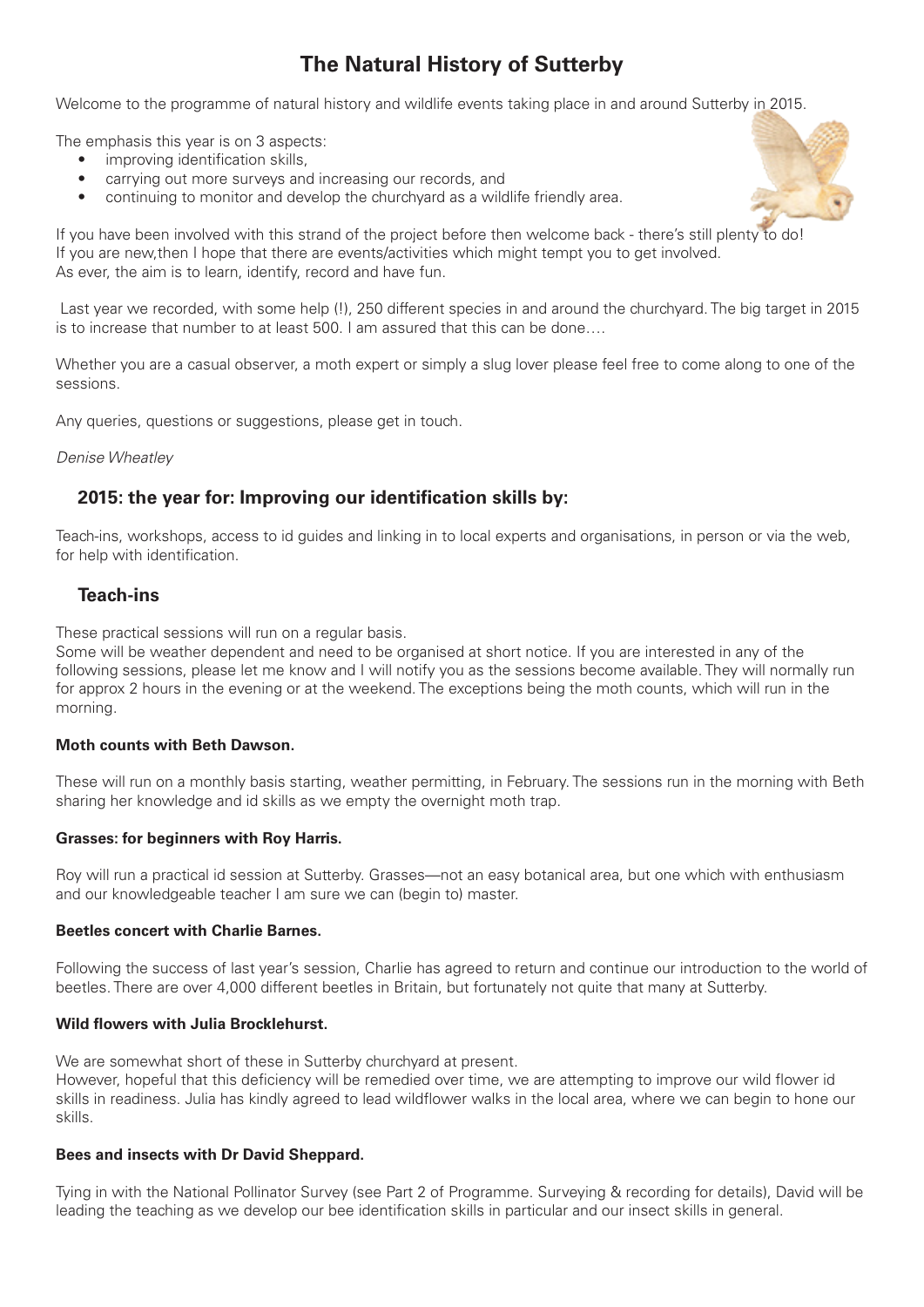# **Slugs with Chris du Feu**

We are fortunate in tempting Chris, the county recorder, to Sutterby to lead our slug survey. Not a single slug species has been recorded in the churchyard so far - we aim to remedy this. See Sutterby Slug Fest event under 'Workshops'.

#### **Spiders with Imogen Wilde.**

Imogen is hoping to be able to run a session for us, looking at spiders in general and Sutterby spiders in particular. We have no spider records at present, so this will be a new and interesting area. Apparently there are only 700 species to tackle, so a lot easier than beetles...

# **Workshops**

There are 3 workshops organised at present:

#### **Natural history photography: for identification & recording with Les Binns**

• Saturday, April 25th 9am—4pm

Langton Village Hall

This workshop aims to give students the skills necessary to venture out with their camera and capture that elusive wildlife moment. The emphasis is on producing good photos as an aid to identification and recording. A digital camera is required—compact or complex. (part of the 'See you later, Pollinator' initiative) Places limited. Booking required.

# **Sutterby Slug Fest**

• Saturday, May 16th 10am—4pm A Workshop with Chris du Feu. Langton Village Hall and Sutterby churchyard. All you ever wanted to know about slugs—and more! The morning will be spent in Langton Village Hall, where we will update and augment our slug identification skills. After lunch, we will head off to Sutterby churchyard for some practical recording. Places limited. Booking required.

# **Red with green spots— recording the unknown.**

• Date TBA Weather dependent. Early May.

A practical session with David Sheppard in the churchyard covering how to make a good wildlife record in general and more particularly how to record the unknown…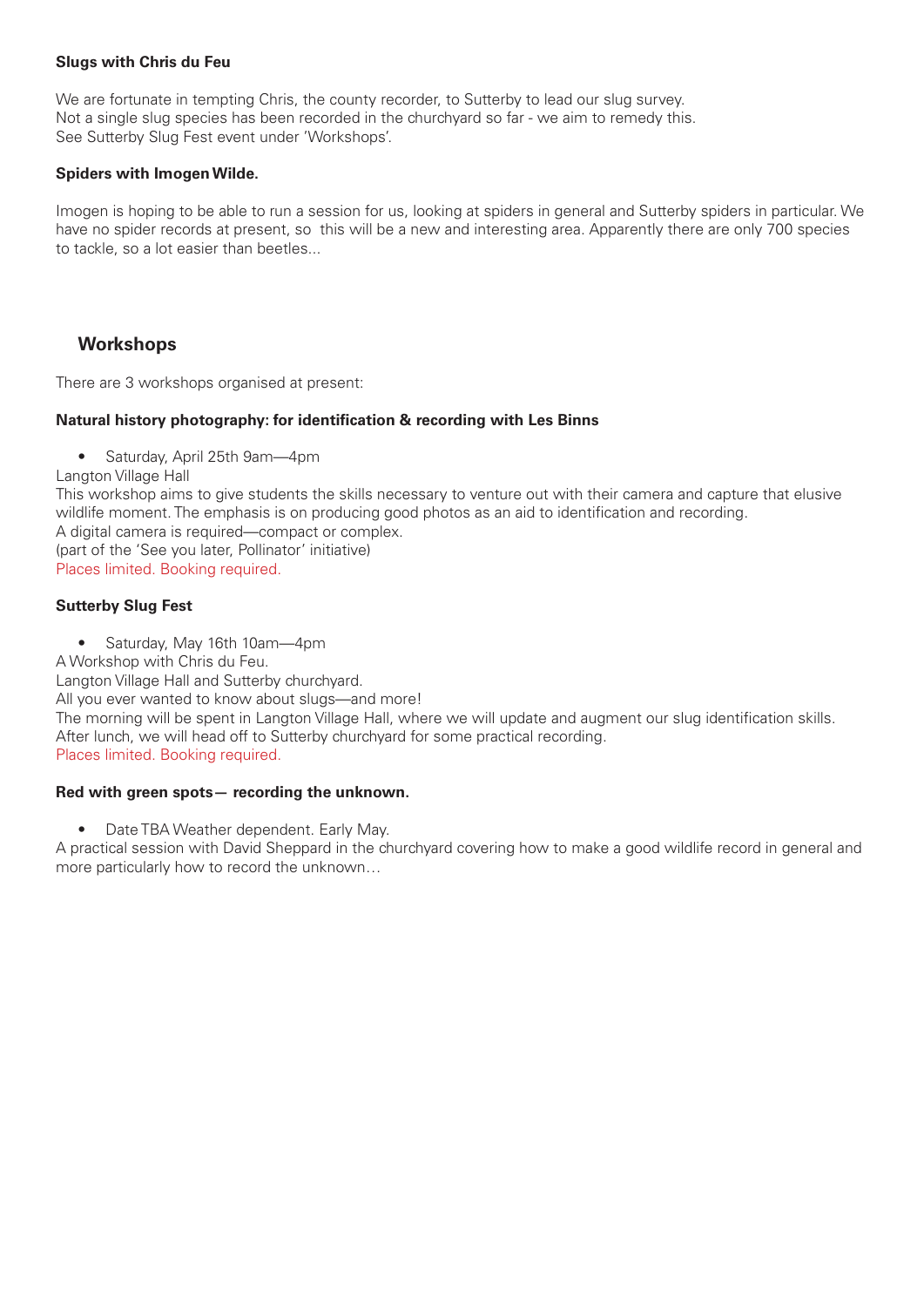# **Access to id guides**

Good identification skills are the key to good records. There will be links added to the website to direct people to sites, which can aid with identification. Please keep an eye on the website. Key guides and guide books will be available on site when small group surveying takes place.

# **Local identification expertise**

Over the last year the project has established working links with a number of county recorders, the Lincs Wolds Countryside service and Charlie Barnes of the Lincolnshire Naturalists' Union and the Greater Lincolnshire Nature partnership.

Any id queries, of which we may have many, will be passed on for verification/ identification.

# **Recording & Surveying.**

2014 -250 species.. and counting.

2015—500 species ….

Can we do it? Double the 2014 total in 2015?

Last year saw an influx of records to the Lincolnshire Naturalists Union. Sutterby went from a standing start to a very impressive 250. This year whatever it is, whether it is green and stationary or yellow and buzzing, we need to record it.

The emphasis this year is on recording and surveying the churchyard and, with permission, its immediate environs. A number of practical recording and surveying sessions will be organised. However, it would be helpful if people noted down anything they saw whilst in the churchyard or whilst in the immediate vicinity. Nothing is too trivial or too common.

The more records we can amass the better. If you don't know what it is then a brief description, drawing or photo would be appreciated.

There will be a folder on the nave window sill in which to leave your records or alternatively you can email naturesutterby@gmail.com

# **Bees and insects**



*'See you later, Pollinator'*

We are aiming to support the National Pollinator Survey 1 and the Bees Needs 2 initiative by studying, surveying and recording the pollinators in and around the churchyard.

David Sheppard will be helping with this and we intend to run a number of events and activities. The aim is not only to survey Sutterby but also to improve our id skills so that we can record pollinators in our own gardens. All the records we collect will be of import.

# References

1. www.gov.uk/government/publications/national-pollinator-strategy-for-bees-and-other-pollinators-in-England

2. www.beesneeds.org.uk

#### **Birds**

We are asking everyone to record the birds they see and/or hear whilst in the churchyard. (This includes birds flying over the church!)

On a more structured note, there are records for Sutterby in the BTO (British Trust for Ornithology) Atlas 2007-11. Our aim is to survey again and to compare the results with the Atlas.

One of the project volunteers was involved with the BTO survey and has kindly agreed to help compile the update. If you would be interested in helping with this, please contact naturesutterby@gmail.com 01790 754079.

As some of you will know, last year barn owls nested in the owl box concealed in the west end of the church. We are hopeful that we will have breeding success again this year. Garry Steele, who was involved with the barn owl relocation project when the church restoration was carried out , still monitors the Sutterby owls and will keep us updated.